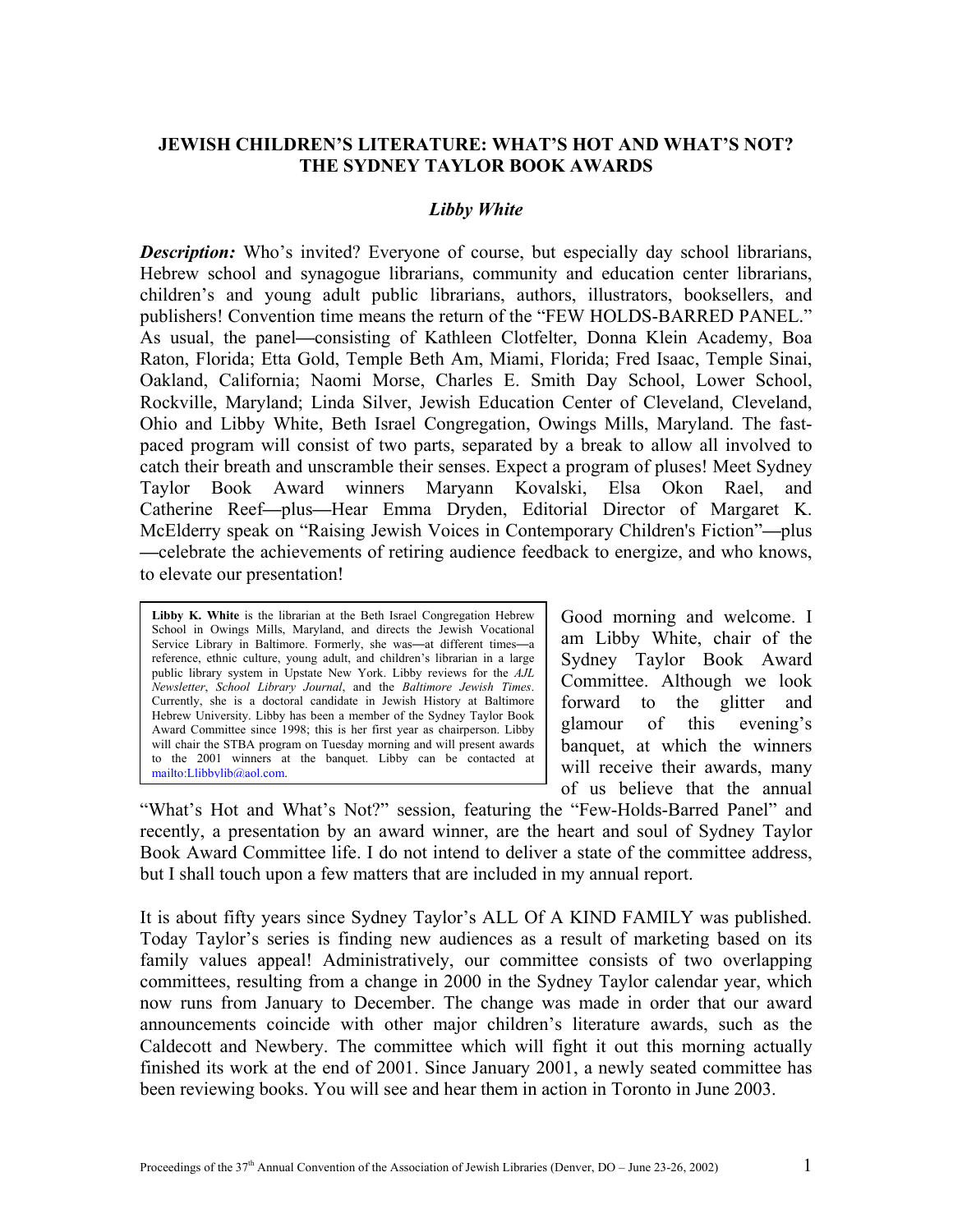In terms of our continuing work, the Sydney Taylor Book Award Committee has been making a concerted effort to call attention to new books that are inaccurate and biased. Such titles are reviewed promptly in the *AJL Newsletter* and noted on HaSafran. We are not in the business of censorship. However, librarians need to know the content of books that they purchase. Library budgets are small enough, given our vast needs. Most of you know that the committee occasionally makes a "Body-of-Work Award" to a distinguished author. We presented such an award to Barbara Diamond Goldin in 1997. We plan to present a "Body-of-Work Award" in 2003. We will be asking all members of the Association of Jewish Libraries for suggestions. Please look for instructions in the *AJL Newsletter* and on HaSafran. In order that this not become an unwieldy exercise, we shall request that you abide by the rule, "One AJL member, one suggestion."

This morning we have with us quite a number of important people. I invite them to stand as they are introduced; if you wish to applaud, do wait until the end. Elsa Okon Rael is the author of RIVKA'S FIRST THANKSGIVING, published by Margaret McElderry Books/Simon and Schuster, winner of the 2001 Sydney Taylor Book Award in the Younger Readers' category. Elsa's WHEN ZAYDE DANCED ON ELDRIDGE STREET was the 1997 winner. Maryann Kovalski will receive the 2001 Sydney Taylor Book Award for her illustration of RIVKA'S FIRST THANKSGIVING. Catherine Reef is the author of SIGMUND FREUD: PIONEER OF THE MIND, published by Clarion/Houghton Mifflin, the 2001 Older Readers' winner. We are delighted that the winning publishers are represented. Sarah Nielsen, Assistant Editor at Margaret K. McElderry and Jennifer Greene, editor at Clarion are with us. Also important are the new members of the Sydney Taylor Book Award Committee. I am pleased to introduce Susan Berman of the Myerberg Library, Baltimore Hebrew Congregation Day School. Baltimore, MD; Andrea Davidson of the Lee and Dolores Hartmark Library, The Temple-Tifereth Israel, Beachwood, OH; Heidi Estrin, the Feldman Children's Library, Congregation B'nai Israel, Boca Raton, FL.

I hope that the tradition of having award winners address us informally during our daytime convention session will continue. Today, Catherine Reef is our speaker. As a teenager Catherine was already attracted to a career in the arts, and in college she focused on writing. Her books, which are mainly works of biography and American history, reflect a particular interest in creative people as subjects. For a long time Catherine expected that she would become a teacher, like many others in her family. She likes to think that she has indirectly realized that goal through her writing. Catherine Reef will speak on **AFTER SEPTEMBER 11: LESSONS FROM HISTORY AND ART** 

## **Catherine Reef** :

Our children are growing up in a surreal time. Last year we experienced unthinkable terrorism in two of our major cities, and the government tells us to expect more. Meanwhile, news reports repeatedly describe terrorist violence overseas. More than ever, therefore, children need ways to cope with life's difficulties.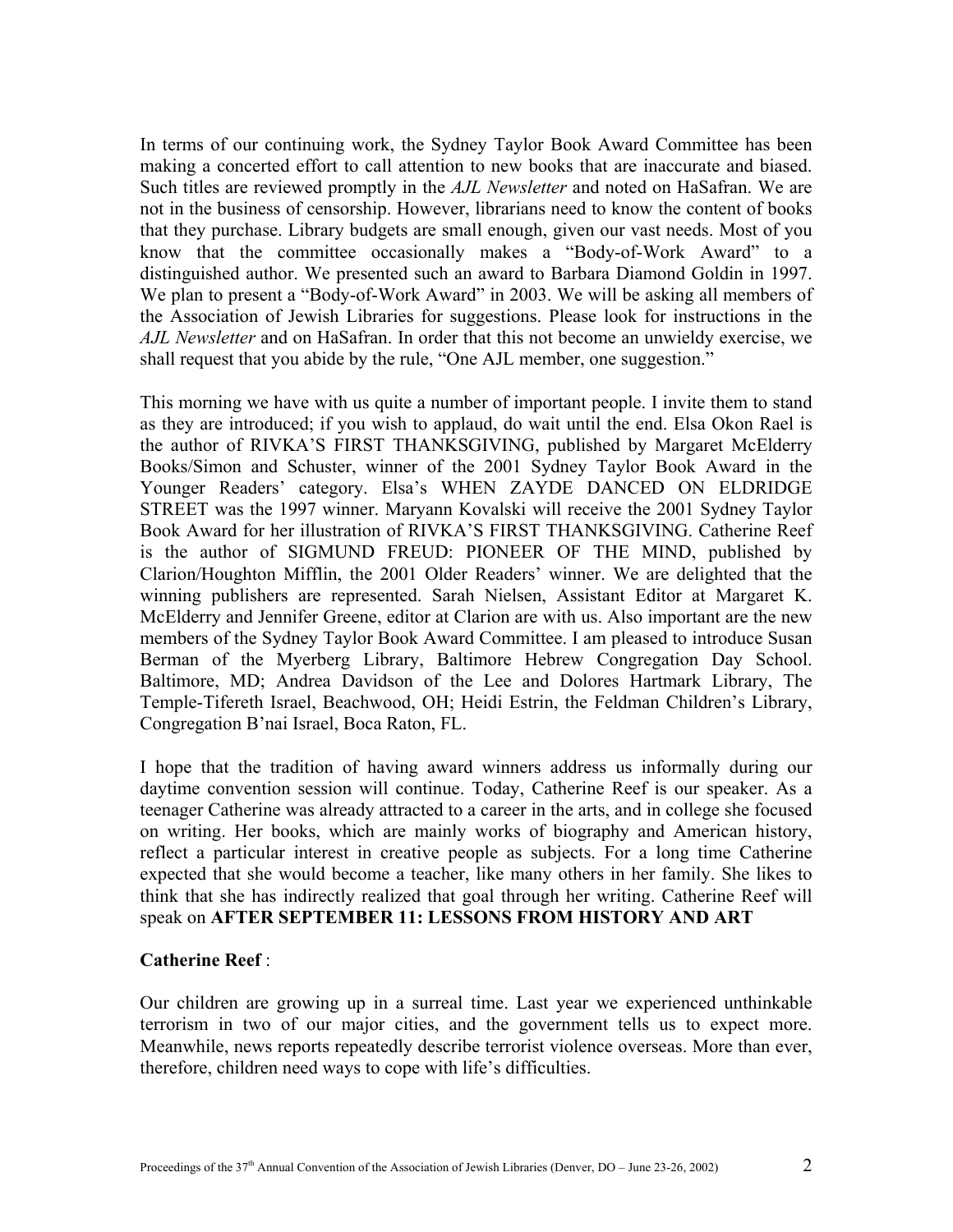In April, together with a fourth-grade class in Wilton, Connecticut, I explored ways to find comfort in literature and art. Wilton is a community deeply affected by the attack on the World Trade Center; in fact, five children attending this school lost parents in that horrific event. I learned a great deal while preparing and leading this program, and I have thought that others who wok with children and books might find it useful to carry out some of the activities in which the class and I took part.

We began by talking about biographies. The children had completed a unit on biography, and as we discussed the books that had been read it became clear that every biographical subject had faced obstacles and setbacks, and that tough times are part of life for famous and ordinary people alike. We then read from Russell Freedman's FRANKLIN DELANO ROOSEVELT about Roosevelt's ordeal with polio and explored how Roosevelt's response to the disease revealed much about his character. We agreed that he showed determination and that through this misfortune he grew intellectually and emotionally. The class understood that it is possible to learn from Roosevelt's experience and to emerge stronger from our own difficulties.

I asked, "Does it matter if the person we read about in a book is a real man or woman or a fictional character?" We decided that one can just as easily learn from the experiences described in novels, because fiction and nonfiction are based on the same set of truths.

Taking a different approach, I then suggested that life's events often inspire writers and artists to create. Walt Whitman, for example, composed several of his finest poems following the death of Abraham Lincoln, a man he greatly admired. Lincoln died when spring flowers were starting to open and Venus shone brightly in the evening sky. As Whitman expressed so beautifully in "When Lilacs Last in the Dooryard Bloom'd," those images—the spring lilacs and the evening star—would be forever linked with his grief. After defining some vocabulary, the class and I read the opening lines of this poem. We discussed the fact that with the passing of time, people no longer feel deep sorrow over Lincoln's death; the thoughts and emotions that Whitman felt are universal, however, and can be meaningful to us in times of personal loss.

Social conditions have inspired visual artists, including the photographer Gordon Parks. Parks once wrote, "Photography was my choice of weapons. I picked up a camera because of what I hated most in the universe … racism, hatred, and intolerance…" As a final exercise, we looked at photographs by Parks that offered powerful visual condemnation of racism. As a parting thought, I suggested that it is possible for us to create our own works of literature and visual art in response to events occurring in our lives and in the larger world.

I used a particular set of books and pictures in my program, but librarians, teachers, and parents could easily complete the same exercises with different materials, including books and images of Jewish content. These activities give children a way to find solace in a troubled world, and they encourage young people to think critically while they read and view art.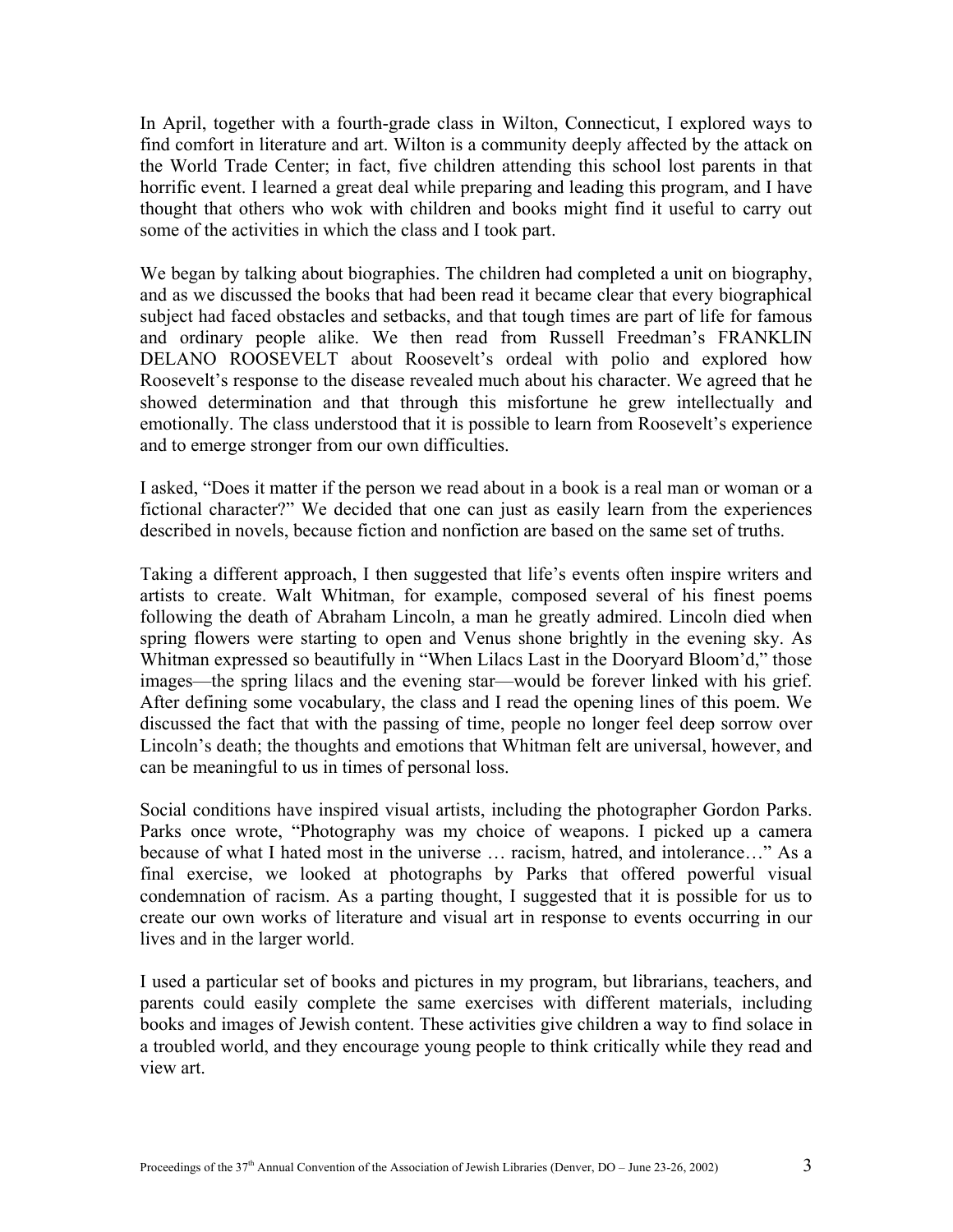## **Libby White**:

Thank you, Catherine, for your thoughtful and thought-provoking words. It is now time for the return of the "Few-Holds-Barred Panel." In addition to many other kindnesses and courtesies, the Convention Co-Chairs and their associates performed a special mitzvah for the Sydney Taylor Book Award Committee. Susan Berson and Bernice Tarlie arranged to gather the books of 2001 which we shall be evaluating from Denver area libraries. The panel will be introduced and the discussion of "What's Hot and What's Not" will be moderated by Fred Isaac of Temple Sinai, Oakland, CA. Fred is himself a panel member.

# **Fred Isaac**:

The panelists this year are Kathleen Clotfelter, Donna Klein Jewish Academy, Boca Raton, FL; Etta Gold, Temple Beth Am, Miami, FL; Fred Isaac, Temple Sinai Library, Oakland,CA; Naomi Morse, Linda Silver, Ratner Media-Technology Center, Jewish Education Center of Cleveland, Cleveland, OH; Libby White, Beth Israel Congregation Library,.Owings Mills, MD. According to established procedure, after the opposing "HOT" and "Not" views are presented, audience members are invited to raise their hands and make comments. If time permits, Sydney Taylor Book Award Committee members will give brief summaries of Notable Books that are not scheduled to be discussed by the panel. This is a double session. During the break, which will begin about 10:00am, we encourage you to pick up bookmarks and the list of Notable Books for 2001 (formerly Best of the Bunch), and to purchase the committee's Compilation of Reviews volume.

# **The Books**

## **Round 1 –Holidays**

1. FRIDAY NIGHTS OF NANA by Amy Hest, Illus by Claire A. Nivola. (Candlewick)

Hot (Gold) "A stunning reflection of all that Shabbat can be … the comfort of family relationships, the reassurance of ritual … pictures sustain the mood of satisfaction and delight."

Not (Silver) "Pleasant but pallid additional purchase."

2. CHANUKAH LIGHTS EVERYWHERE by Michael Rosen, Illus. by Melissa Iwai(Harcourt/ Gulliver)

Hot (Gold) "The text is gentle and loving, inclusive and happy..Chanukah lights and Chanukah lights shine forth…Illustrations are exquisite."

Not (Isaac) "Regrettably, no one tells the story of the Maccabees; the historical and midrashic importance of the holiday is missing."

3. THE LITTLEST FROG by Sylvia Rouss, Illus. by Holly Hannon. (Pitspopany) Hot (Clotfelter) "The littlest frog scared Pharaoh so much (that) Pharoah comes to the conclusion that perhaps he should set the Jews free."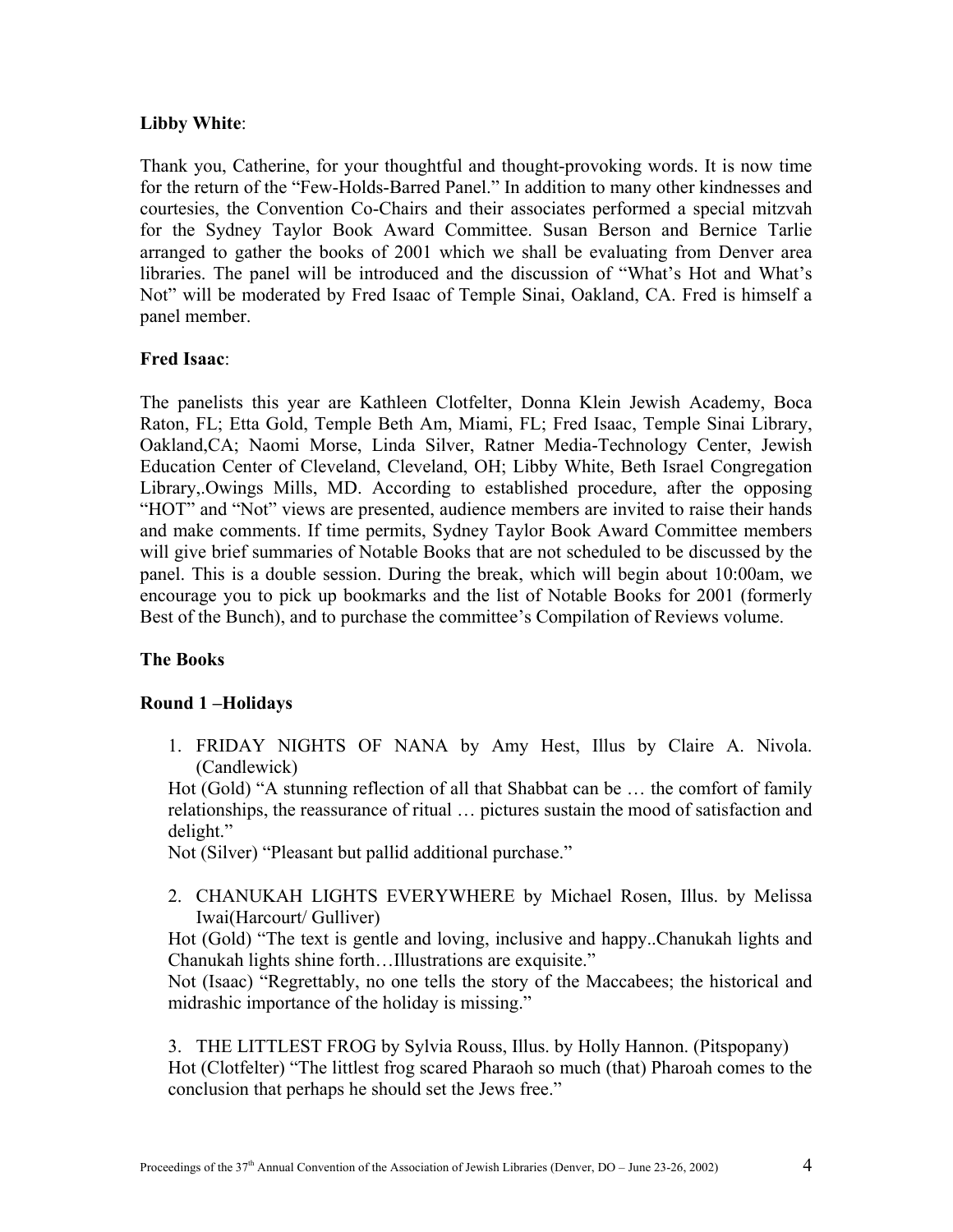Not (Silver) "Pesach lite." "An additional purchase."

4. THE MAGIC MENORAH by Jane Zalben, Illus. by Donna Diamond (Simon) Hot (Morse) "A Jewish suburban boy releases a Yiddish genie…funny, witty, and satisfying."

Not (Isaac) "A Jewish version of A Christmas Carol." " While the message is important, the method is too derivative."

5. A MOUNTAIN OF BLINTZES by Barbara Diamond Goldin, Illus. by Anik McGrory (Harcourt)

Hot (Isaac) "Based on a Chelm story and re-set in the Catskills, (it) should charm both old and young … More about food than about Shavuot."

Not (White) "Characters are unlikable … the ending obliterates the traditional message … the children take responsibility in contrast to their feckless elders."

6. SOLOMON AND THE TREES by Matt Biers-Ariel. Illus. by Esti Silverberg-Kiss(UAHC)

Hot (White) "Draws together legends of King Solomon and Jewish traditions of God's charge to humankind to care for nature." "An engaging, instructive story for Tu B'Shevat."

Not (Silver) "serious, high-minded, and not very lively… gloomy illustrations" an additional purchase."

7. SOPHIE AND THE SHOFAR by Fran Manushkin, Illus. by Rosalind Charney Kay.(UAHC)

Hot (Clotfelter) "The shofar disappears … Sophie lays the blame on Sasha (her Russian immigrant cousin) … Some real good lessons are presented."

Not (Silver) "Contrived story that isn't up to the author's usual standards."

8. ZIKAZAK: A MAGICAL CHANUKAH NIGHT Eric A. Kimmel. Illus. by Jon Goodell (Random House)

Hot (Gold) " The townspeople of Brisk are beset with the misdeeds of two terrible devils that intend to ruin Hanukkah However, they are no match for the wise rabbi." "An absolute delight."

Not (Morse) "Telling children, as the rabbi does, that there is good in evil is a lie, no matter how well-intentioned. No positive Jewish or human value."

## **ROUND 2—FOR YOUNGER CHILDREN**

1. BEHOLD THE TREES by Sue Alexander, Illus. by Leonid Gore (Arthur Levine/Scholastic)

Hot (Morse) "visually gorgeous … for older readers…Illustrations tell the story of the land of Israel's trees through the ages." "A Tu B'Shevat book, an ecology lesson, (for) an art or writing class."

Not (Gold) "A lovely gift for an adult … as a celebration of re-forestation and our affection for Israel it simply doesn't work."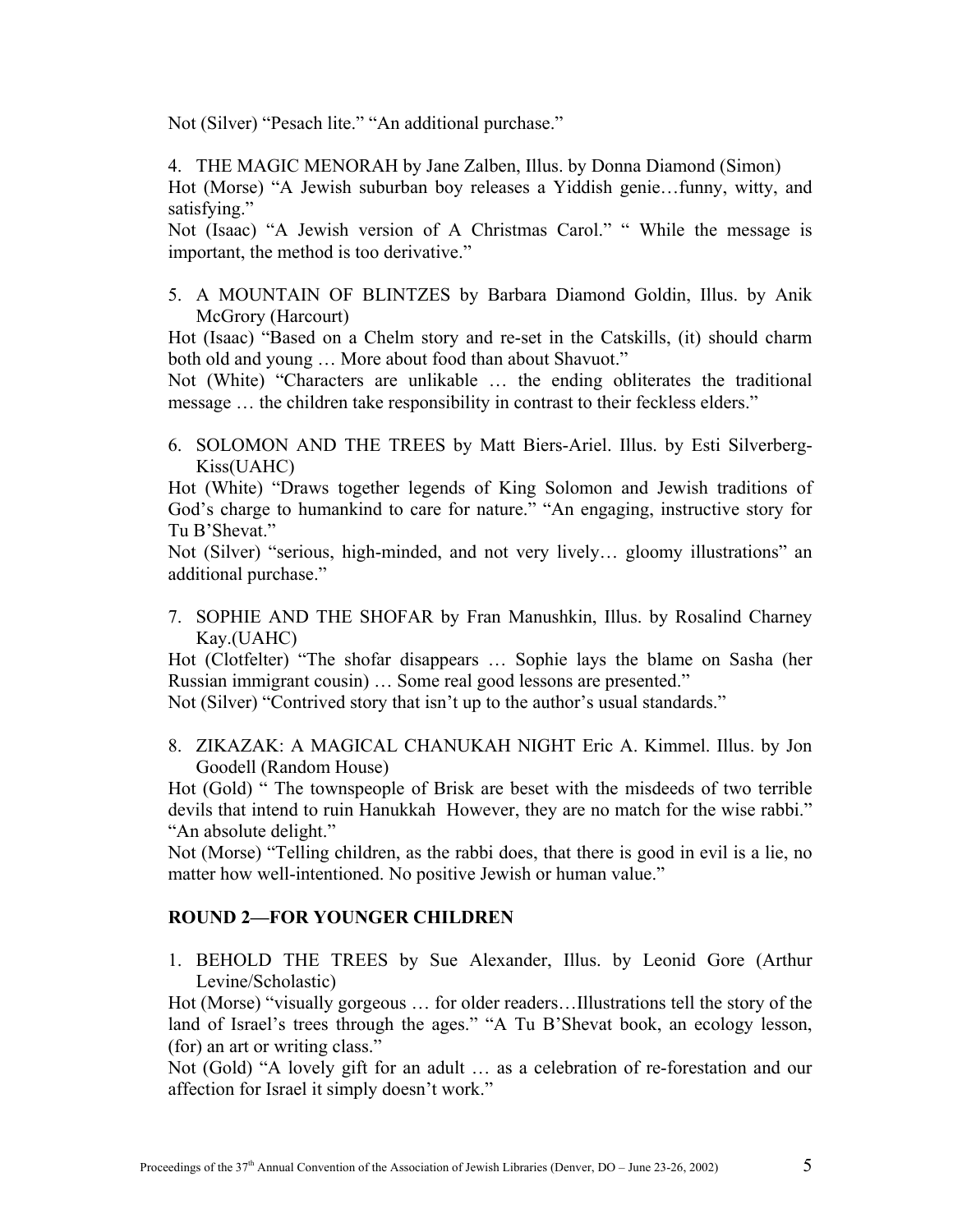2. BLESS YOUR HEART by Holly Bea, Illus by Kim Howard. (H.J.Kramer/ Starseed)

Hot (Gold) "Two young children are at the beach from dawn to dusk and every action, every sight, every emotion throughout the day is blessed in rhyme." "A happy and reassuring read-aloud."

Not (White) " Gosh and golly, this is so cute that I could hardly bear it—and spiritual too, whatever that means. This blessing business, as presented here, is too much of a very good thing."

3. CAIN AND ABEL:FINDING THE FRUITS OF PEACE by Sandy Eisenberg Sasso, Illus. by Joani Keller Rothenberg (Jewish Lights)

Hot (Clotfelter) "Just about everyone can relate to this book (and) enjoy the lessons … We go from love to hate in a short span of time."

Not (White) "Sasso's universalistic concerns are again expressed in a didactic, insistent manner … Bright color illustrations burst forth to lend appeal."

4. THE HARDEST WORD: A YOM KIPPUR STORY by Jacqueline Jules, Illus. by Katherine Janus Kahn (Kar-Ben)

Hot (Isaac) "In addition to the moral tale, the illustrations lend an air of fun; sweet and powerful"

Not (Silver) "Ridiculous story … confusing format, dreadful illustrations that confuse." "The mighty Ziz of Jewish legend is reduced to a … charmless Big Bird."

5. LEMUEL THE FOOL by Myron Uhlberg, Illus. by Sonja Lamut. (Peachtree) Hot (Clotfelter) "Around and around he goes—ending up in the same place." "A humorous book… The illustrations work well."

Not (Isaac) "A misguided attempt to recast one of the great Chelm tales."

6. A LITTLE GIRL NAMED MIRIAM by Dina Rosenfeld, Illus. by Ilene Winn-Lederer. (HaChai)

Hot (Isaac) "Can be used to teach young children about the role of women in Jewish history ... emphasizes "the values of kindness and a pure spirit."

Not (Silver) "A narrative point of view that idealizes its subject beyond current standards of literary taste in children's books." "illustrations … exaggerate human faces and use flat bright colors that give them an unattractive, commercial quality."

7. SNOW IN JERUSALEM by Deborah da Costa, Illus. By Cornelius van Wright and Ying Hwa-Hu. (Albert Whitman)

Hot (Clotfelter) "Two young boys living in Jerusalem (one Jewish and the other an Arab) who bond as friends."

Not (Morse) "The well-intentioned and innocent American author has planted a white cat in the Old City of Jerusalem to bring an Arab and a Jewish child together peacefully. This reviewer has little patience with the presumption that a book written and published for children in the American market can make a difference."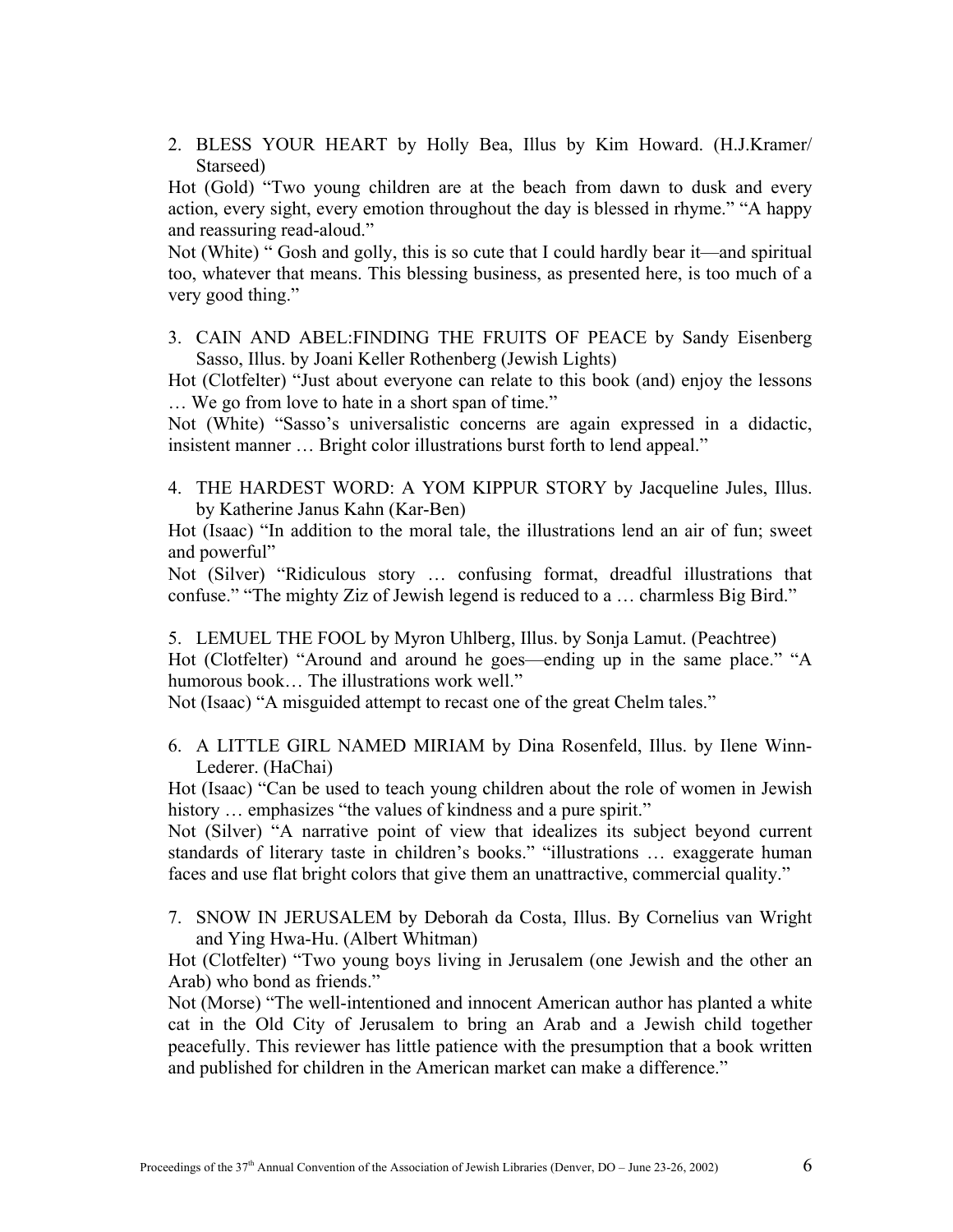# **ROUND THREE— FOR READERS IN THE MIDDLE**

#### 1. DAUGHTER OF LIGHT by Martha Attema (Orca)

Hot (Clotfelter) "Nine-and-a-half-year-old Ria could not understand why people were mean … Her definite goal (was) to make sure her mother and the new baby would be safe and warm. What bravery … she showed… A great story."

Not (Silver) "Set in Holland during the Holocaust … an improbable plot; no Jewish content."

#### 2. RIVKA'S WAY by Teri Kanefield (Front Street/ Cricket)

Hot (Morse) "Well-researched historical novel … that keeps the reader turning pages." "A believable re-creation of eighteenth century Prague."

Not (White) "Rivka leads a privileged comfortable life in the ghetto, but is attracted by the larger world. Poorly developed characters … Unbelievable plot. Little groundwork laid for what would have been a major act of rebellion with possibly serious consequences for the Jewish community."

#### 3. STOLEN WORDS by Amy G. Koss. (Pleasant Company)

Hot (Gold) "The awful strain of facing loss, especially the effect it has on all those we love, is expressed so well in the words of the young narrator." "A voice that's very real-funny, and honest."

Not (White) "Story lines are quickly dropped. One of these is a reference to the Austrian refugee past of the young narrator's mother. Who decided to take this depressed woman on an Austrian vacation as a healing measure?? Plot development does not prepare the reader for the surprise ending, which seems an add-on."

4. PRISONER IN TIME: A CHILD OF THE HOLOCAUST by Pamela Melnikoff. (JPS)

Hot (Isaac) "Combines the Shoah and Terezin with a Golem story set in the time of the Maharal of Prague" "Jan (the hero) is both complex and lively."

Not (Silver) "By giving the main character the ability to evade the Final Solution by traveling back to the time of the Golem, (the author) critically distorts readers' understanding of the existential nature of the Holocaust and its inexorability upon its victims." "Marginal."

## **ROUND FOUR—FOR OLDER READERS**

1 DAUGHTERS OF FIRE: HEROINES OF THE BIBLE by Fran Manushkin, Illus. by Uri Shulevitz. (Silver Whistle/Harcourt)

Hot (Gold) "A celebration of women, their determination, courage, and strength ... poetic and sophisticated." "A beautiful Bat Mitzvah gift." Not (Clotfelter) "Wordy and detracts from the story."

2. DEATH ON SACRED GROUND by Harriet K. Feder (Lerner).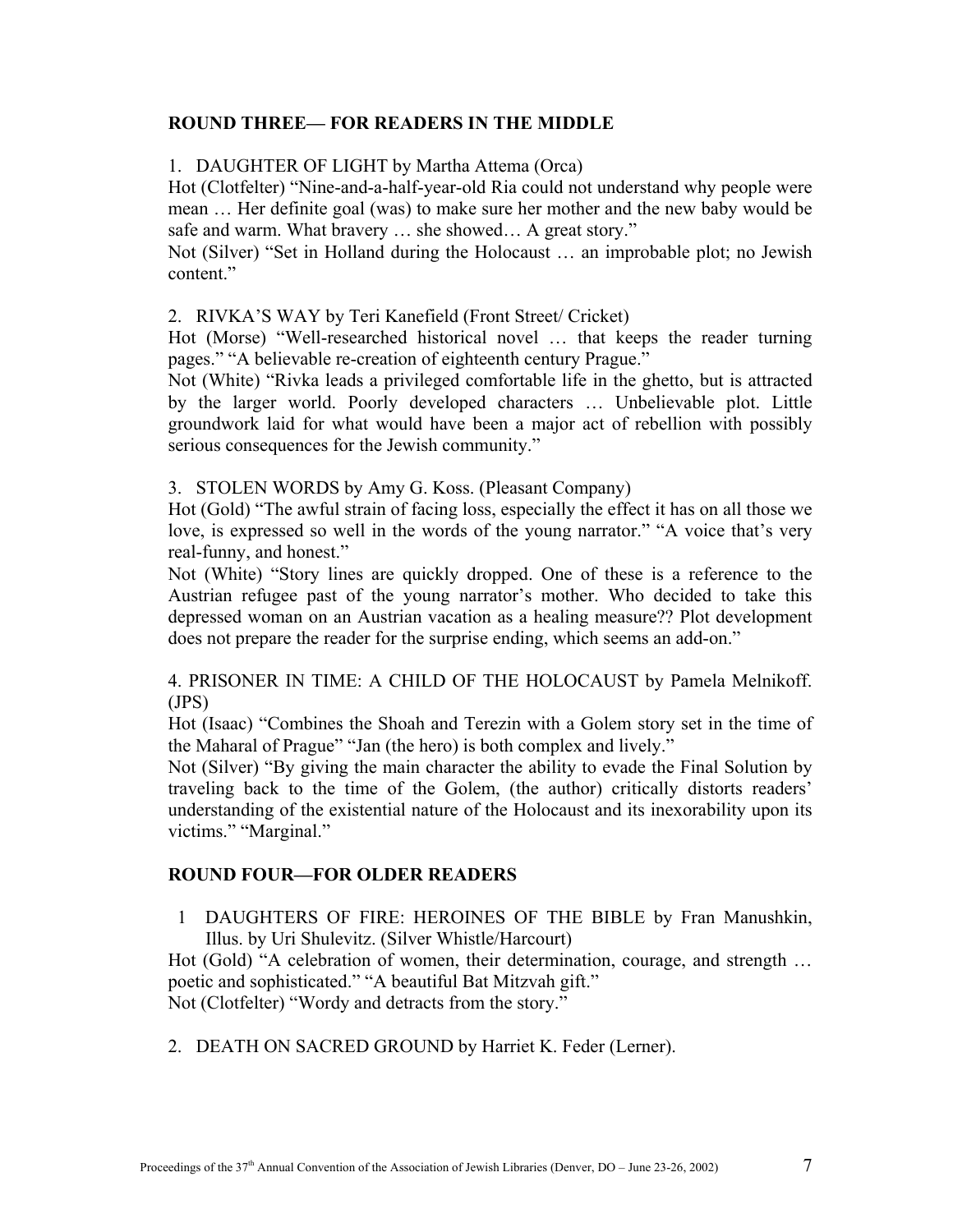Hot (Isaac) "Sixteen-year-old Vivi gets involved in a mystery. Both shrewd and friendly, (she) is able to assist … in capturing the killer. The author is extremely skillful in merging Jewish practice into the book."

Not (White) "Vivi solves the case while completing a daunting social studies assignment, encouraging her divorced father's romance, and reenergizing an almost defunct Jewish community." "Characters are wooden and stereotypes. The Orthodox take a major hit."

3. DISPLACED PERSONS by Ted Gottfried, Illus. by Stephen Alcorn. (Twenty-First Century/ Millbrook)

Hot (Isaac) "Because the post-war era has not been widely-discussed in children's books, this volume is of value."

Not (White) "Unwieldy, deeply flawed." "In the last section Gottfried expands on his belief that the Palestinians were also victims of the Holocaust. He pushes the Nazi-Israeli analogy so beloved by the enlightened elites, quoting from a poem by W.H. Auden, 'I and the public know, What all schoolchildren learn, Those to whom evil is done, Do evil in return.'"

5. EMMANUEL RINGELBLUM: HISTORIAN OF THE WARSAW GHETTO by Mark Beyer (Rosen)

Hot (White) " A tribute to a basic aspect of Jewish tradition, historic memory. A wellwritten account of a Polish-Jewish social historian who documented Nazi crimes. Parts of his archive were retrieved after the war. This noble, gifted man refused rescue, choosing to remain with his family and people."

Not (Isaac) "Less valuable than others in Rosen's Holocaust Biography Series." No Background info on the Warsaw Ghetto, historic anti-Semitism in Poland, history of the ghettos throughout Europe."

5. MARA"S STORIES: GLIMMERS IN THE DARKNESS by Gary Schmidt (Henry Holt)

Hot (Silver) "Retellings of stories about the Holocaust by Mara, a rabbi's daughter and camp prisoner. The stories are adapted from Wiesel, Buber, Eliach, and Zeitlin." They "provide a glimmer of Jewish light into a hopeless situation."

Not (Morse) "A dark book … not a book for children."

# **A SELECTION OF NOTABLE BOOKS--BRIEF REVIEWS**

## 1. FRIEND OR FOE by Eva Vogiel (Judaica)

In a post-war setting in England Nechy Horowitz's reunion with her concentration camp survivor mother brings sorrow. Nechy is forced to play the role of caretaker. The boarding school that Nechy attends appears threatened by a new neighbor. Young people will enjoy this as they adventure through the school year with a group of darling young Jewish girls, and their teachers. (Clotfelter)

2. MENDEL ROSENBUSCH: TALES FOR JEWISH CHILDREN by Ilse Weber (Herodias)